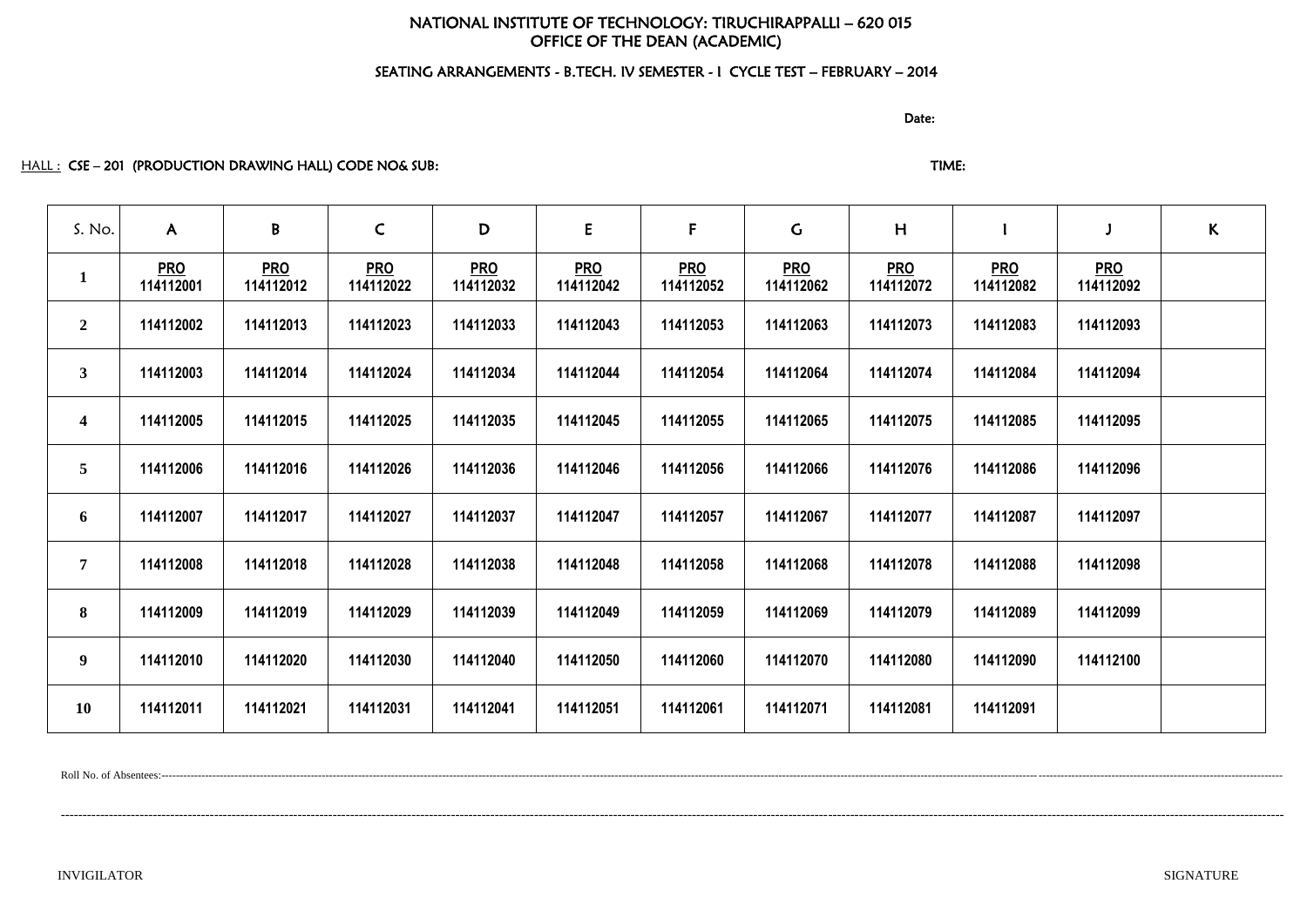discussion of the contract of the contract of the Date:

TIME:

# HALL : CSE - 301 CODE NO& SUB:

| S. No        | A                        | B                        | C                        | D                                                                     | E                        | F.                       | G                        | H |                  | K.                      |                  | M                       | N.               | $\overline{O}$   |                  | Q                | $\mathsf{R}$ |
|--------------|--------------------------|--------------------------|--------------------------|-----------------------------------------------------------------------|--------------------------|--------------------------|--------------------------|---|------------------|-------------------------|------------------|-------------------------|------------------|------------------|------------------|------------------|--------------|
| $\mathbf{1}$ | <b>MECH</b><br>111112001 | <b>MECH</b><br>111112016 | <b>MECH</b><br>111112032 | <b>MECH</b><br>111112047                                              | <b>MECH</b><br>111112063 | <b>MECH</b><br>111112079 | <b>MECH</b><br>111112094 |   | CSE<br>106112001 | <u>CSE</u><br>106112016 | CSE<br>106112031 | <b>CSE</b><br>106112046 | CSE<br>106112062 | CSE<br>106112077 | CSE<br>106112092 | CSE<br>106112107 |              |
| 2            |                          |                          |                          | 111112002   111112018   111112033   111112048   111112064   111112080 |                          |                          | 111112095                |   | 106112002        | 106112017               | 106112032        | 106112047               | 106112063        | 106112078        | 106112093        |                  |              |
| $\mathbf{3}$ |                          |                          |                          | 111112003   111112019   111112034   111112049   111112065   111112081 |                          |                          | 111112096                |   | 106112003        | 106112018               | 106112033        | 106112048               | 106112064        | 106112079        | 106112094        |                  |              |
| 4            |                          |                          |                          | 111112004   111112020   111112035   111112050   111112066   111112082 |                          |                          | 111112097                |   | 106112004        | 106112019               | 106112034        | 106112049               | 106112065        | 106112080        | 106112095        |                  |              |
| 5.           |                          |                          |                          | 111112005   111112021   111112036   111112051   111112067   111112083 |                          |                          | 111112098                |   | 106112005        | 106112020               | 106112035        | 106112050               | 106112066        | 106112081        | 106112096        |                  |              |
| 6            |                          |                          |                          | 111112006   111112022   111112037   111112052   111112068   111112084 |                          |                          | 111112099                |   | 106112006        | 106112021               | 106112036        | 106112051               | 106112067        | 106112082        | 106112097        |                  |              |
| 7            |                          |                          |                          | 111112007   111112023   111112038   111112053   111112069   111112085 |                          |                          | 111112100                |   | 106112007        | 106112022               | 106112037        | 106112052               | 106112068        | 106112083        | 106112098        |                  |              |
| 8            |                          |                          |                          | 111112008   111112024   111112039   111112054   111112070   111112086 |                          |                          | 111112101                |   | 106112008        | 106112023               | 106112038        | 106112053               | 106112069        | 106112084        | 106112099        |                  |              |
| 9            |                          |                          |                          | 111112009   111112025   111112040   111112055   111112071   111112087 |                          |                          | 111112102                |   | 106112009        | 106112024               | 106112039        | 106112054               | 106112070        | 106112085        | 106112100        |                  |              |
| 10           |                          |                          |                          | 111112010   111112026   111112041   111112057   111112072   111112088 |                          |                          | 111112103                |   | 106112010        | 106112025               | 106112040        | 106112055               | 106112071        | 106112086        | 106112101        |                  |              |
| 11           |                          |                          |                          | 111112011   111112027   111112042   111112058   111112074   111112089 |                          |                          | 111112104                |   | 106112011        | 106112026               | 106112041        | 106112056               | 106112072        | 106112087        | 106112102        |                  |              |
| 12           |                          |                          |                          | 111112012   111112028   111112043   111112059   111112075   111112090 |                          |                          | 111112105                |   | 106112012        | 106112027               | 106112042        | 106112057               | 106112073        | 106112088        | 106112103        |                  |              |
| 13           |                          |                          |                          | 111112013   111112029   111112044   111112060   111112076   111112091 |                          |                          | 111112106                |   | 106112013        | 106112028               | 106112043        | 106112059               | 106112074        | 106112089        | 106112104        |                  |              |
| 14           |                          |                          |                          | 111112014   111112030   111112045   111112061   111112077   111112092 |                          |                          | 111112107                |   | 106112014        | 106112029               | 106112044        | 106112060               | 106112075        | 106112090        | 106112105        |                  |              |
| 15           |                          |                          |                          | 111112015   111112031   111112046   111112062   111112078   111112093 |                          |                          | 111112108                |   | 106112015        | 106112030               | 106112045        | 106112061               | 106112076        | 106112091        | 106112106        |                  |              |

Roll No. of Absentees:------------------------------------------------------------------------------------------------------------------------------------------------------------------------------------------------------------------------------------------------------------------------------------------------

-----------------------------------------------------------------------------------------------------------------------------------------------------------------------------------------------------------------------------------------------------------------------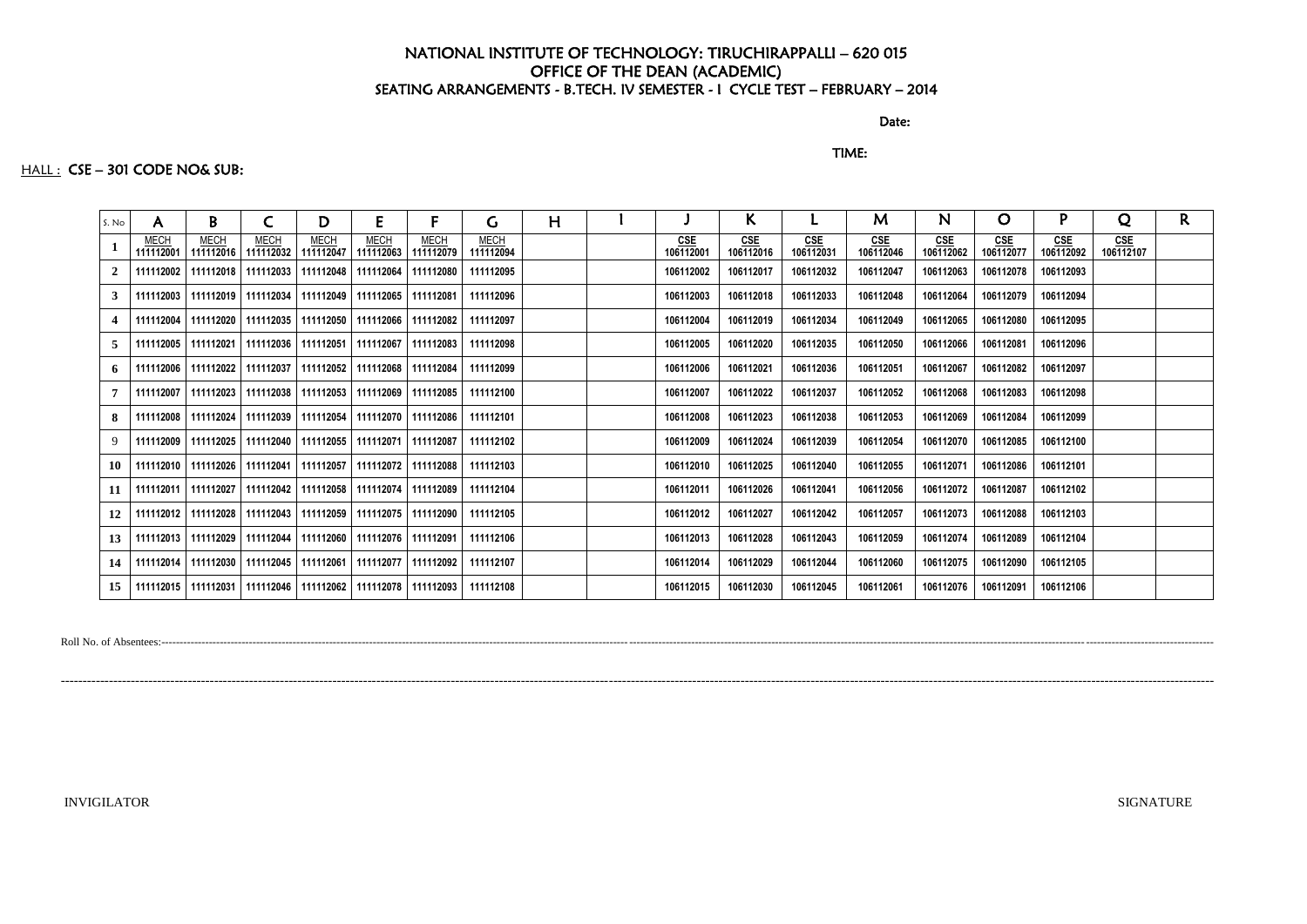discussion of the contract of the contract of the Date:

### HALL : CSE – 301 CODE NO& SUB: TIME:

# **EEE 107112078 EEE 107112093**

| S. No          | A                | B                       |                                               | D                       | E                       | F                       | G                | н |                  | K.               |                         | M                | N                       | $\mathbf O$      | P                | Q | R. |
|----------------|------------------|-------------------------|-----------------------------------------------|-------------------------|-------------------------|-------------------------|------------------|---|------------------|------------------|-------------------------|------------------|-------------------------|------------------|------------------|---|----|
|                | ICE<br>110112001 | <u>ICE</u><br>110112017 | <b>ICE</b><br>110112032                       | <b>ICE</b><br>110112047 | <b>ICE</b><br>110112062 | <b>ICE</b><br>110112078 | ICE<br>110112093 |   | EEE<br>107112001 | EEE<br>107112016 | <b>EEE</b><br>107112032 | EEE<br>107112047 | <b>EEE</b><br>107112062 | EEE<br>107112078 | EEE<br>107112093 |   |    |
| $\overline{2}$ | 110112002        |                         | 110112018   110112033   110112048             |                         | 110112063               | 110112079               | 110112095        |   | 107112002        | 107112017        | 107112033               | 107112048        | 107112064               | 107112079        | 107112094        |   |    |
| $\mathbf{3}$   | 110112003        |                         | 110112019   110112034   110112049             |                         | 110112064               | 110112080               | 110112096        |   | 107112003        | 107112018        | 107112034               | 107112049        | 107112065               | 107112080        | 107112095        |   |    |
| 4              | 110112004        |                         | 110112020   110112035   110112050             |                         | 110112065               | 110112081               | 110112097        |   | 107112004        | 107112019        | 107112035               | 107112050        | 107112066               | 107112081        | 107112096        |   |    |
| 5              |                  |                         | 110112005   110112021   110112036   110112051 |                         | 110112066               | 110112082               | 110112098        |   | 107112005        | 107112020        | 107112036               | 107112051        | 107112067               | 107112082        | 107112097        |   |    |
| 6              |                  |                         | 110112006   110112022   110112037   110112052 |                         | 110112067               | 110112083               | 110112099        |   | 107112006        | 107112021        | 107112037               | 107112052        | 107112068               | 107112083        | 107112098        |   |    |
| 7              |                  |                         | 110112007   110112023   110112038   110112053 |                         | 110112068               | 110112084               |                  |   | 107112007        | 107112022        | 107112038               | 107112053        | 107112069               | 107112084        | 107112099        |   |    |
| 8              | 110112008        |                         | 110112024 110112039 110112054                 |                         | 110112069               | 110112085               |                  |   | 107112008        | 107112023        | 107112039               | 107112054        | 107112070               | 107112085        | 107112100        |   |    |
|                | 110112009        |                         | 110112025   110112040   110112055             |                         | 110112070               | 110112086               |                  |   | 107112009        | 107112024        | 107112040               | 107112055        | 107112071               | 107112086        | 107112101        |   |    |
| <b>10</b>      |                  |                         | 110112010   110112026   110112041   110112056 |                         | 110112071               | 110112087               |                  |   | 107112010        | 107112025        | 107112041               | 107112056        | 107112072               | 107112087        | 107112102        |   |    |
| 11             |                  |                         | 110112011   110112027   110112042   110112057 |                         | 110112072               | 110112088               |                  |   | 107112011        | 107112027        | 107112042               | 107112057        | 107112073               | 107112088        | 107112103        |   |    |
| 12             |                  |                         | 110112012   110112028   110112043   110112058 |                         | 110112074               | 110112089               |                  |   | 107112012        | 107112028        | 107112043               | 107112058        | 107112074               | 107112089        | 107112104        |   |    |
| 13             |                  |                         | 110112013   110112029   110112044   110112059 |                         | 110112075               | 110112090               |                  |   | 107112013        | 107112029        | 107112044               | 107112059        | 107112075               | 107112090        | 107112105        |   |    |
| 14             |                  |                         | 110112014   110112030   110112045   110112060 |                         |                         | 110112076 110112091     |                  |   | 107112014        | 107112030        | 107112045               | 107112060        | 107112076               | 107112091        |                  |   |    |
| 15             |                  |                         | 110112016   110112031   110112046   110112061 |                         | 110112077               | 110112092               |                  |   | 107112015        | 107112031        | 107112046               | 107112061        | 107112077               | 107112092        |                  |   |    |

Roll No. of Absentees:------------------------------------------------------------------------------------------------------------------------------------------------------------------------------------------------------------------------------------------------------------------------------------------------

-----------------------------------------------------------------------------------------------------------------------------------------------------------------------------------------------------------------------------------------------------------------------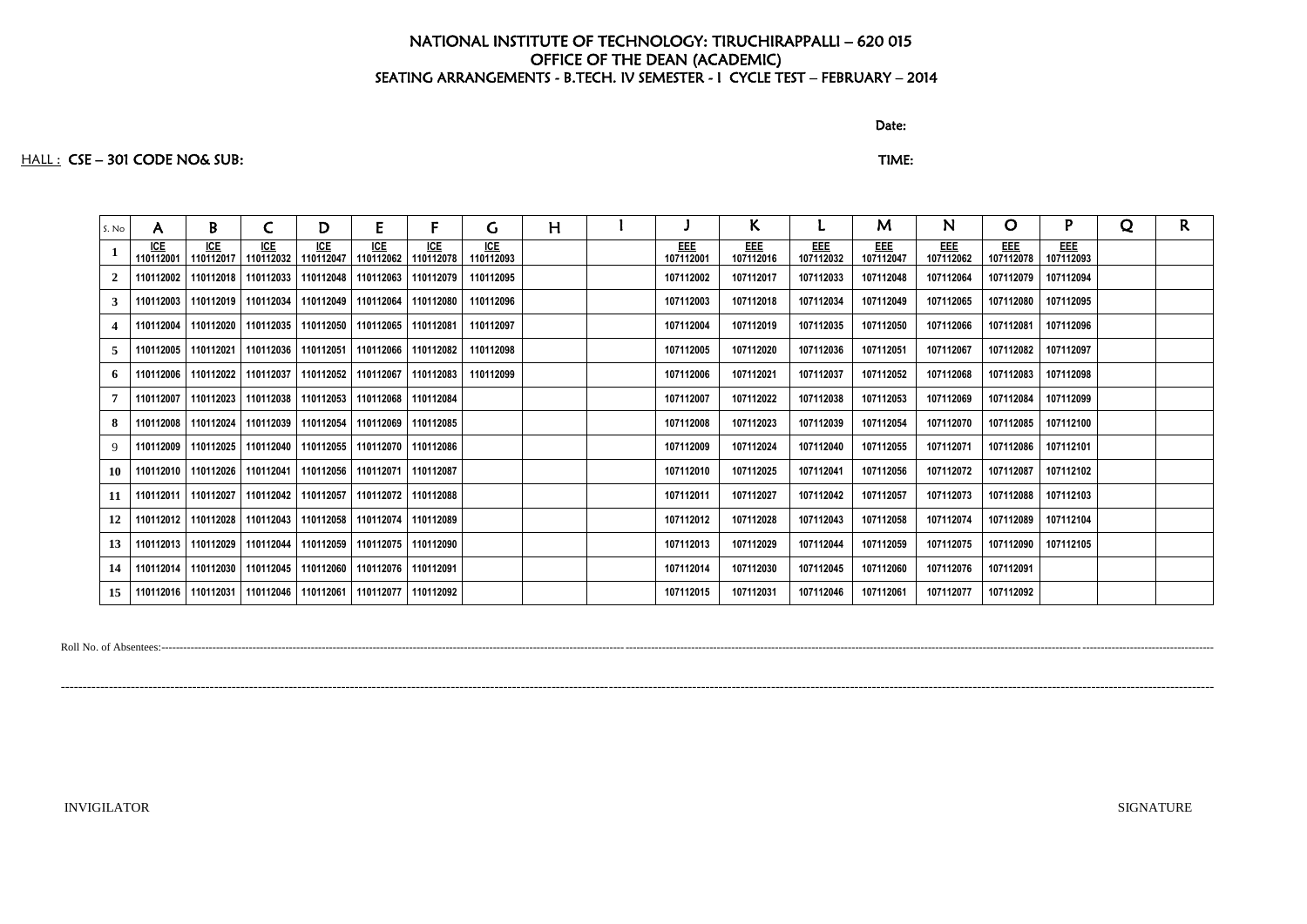discussion of the contract of the contract of the Date: the Date:

### HALL : CSE – 302 CODE NO& SUB: TIME:

| S. No | A                         | B                                 | C                         | D                         | E                         | F                         | G                         | H |                         |                         | K.                      |                         | M                | N.               | $\mathbf O$      | P | Q | R. |
|-------|---------------------------|-----------------------------------|---------------------------|---------------------------|---------------------------|---------------------------|---------------------------|---|-------------------------|-------------------------|-------------------------|-------------------------|------------------|------------------|------------------|---|---|----|
|       | <b>CIVIL</b><br>103112001 | <b>CIVIL</b><br>103112017         | <b>CIVIL</b><br>103112033 | <b>CIVIL</b><br>103112048 | <b>CIVIL</b><br>103112063 | <b>CIVIL</b><br>103112078 | <b>CIVIL</b><br>103112094 |   | <b>ECE</b><br>108112001 | <b>ECE</b><br>108112017 | <b>ECE</b><br>108112032 | <b>ECE</b><br>108112049 | ECE<br>108112064 | ECE<br>108112079 | ECE<br>108112094 |   |   |    |
| 2     | 103112002                 | 103112018                         | 103112034                 | 103112049                 | 103112064                 | 103112079                 | 103112095                 |   | 108112002               | 108112018               | 108112033               | 108112050               | 108112065        | 108112080        | 108112095        |   |   |    |
| 3     |                           | 103112003   103112019   103112035 |                           | 103112050                 | 103112065   103112080     |                           | 103112096                 |   | 108112003               | 108112019               | 108112034               | 108112051               | 108112066        | 108112081        | 108112096        |   |   |    |
| 4     |                           | 103112005   103112020             | 103112036                 | 103112051                 | 103112066   103112081     |                           | 103112097                 |   | 108112004               | 108112020               | 108112035               | 108112052               | 108112067        | 108112082        | 108112097        |   |   |    |
| 5     |                           | 103112006 103112021               | 103112037                 | 103112052                 |                           | 103112067   103112082     | 103112098                 |   | 108112005               | 108112021               | 108112036               | 108112053               | 108112068        | 108112083        | 108112098        |   |   |    |
| 6     |                           | 103112007   103112022             | 103112038                 | 103112053                 | 103112068   103112083     |                           | 103112099                 |   | 108112006               | 108112022               | 108112037               | 108112054               | 108112069        | 108112084        | 108112099        |   |   |    |
|       | 103112008                 | 103112023                         | 103112039                 | 103112054                 | 103112069                 | 103112084                 | 103112100                 |   | 108112007               | 108112023               | 108112038               | 108112055               | 108112070        | 108112085        | 108112100        |   |   |    |
| 8     |                           | 103112009   103112024             | 103112040                 | 103112055                 | 103112070                 | 103112085                 | 103112101                 |   | 108112008               | 108112024               | 108112039               | 108112056               | 108112071        | 108112086        | 108112101        |   |   |    |
| 9     |                           | 103112010 103112025               | 103112041                 | 103112056                 | 103112071                 | 103112086                 | 103112102                 |   | 108112010               | 108112025               | 108112040               | 108112057               | 108112072        | 108112087        | 108112102        |   |   |    |
| 10    |                           | 103112011   103112026             | 103112042                 | 103112057                 | 103112072 103112087       |                           | 103112103                 |   | 108112011               | 108112026               | 108112041               | 108112058               | 108112073        | 108112088        | 108112103        |   |   |    |
| 11    |                           | 103112012   103112027             | 103112043                 | 103112058                 | 103112073 103112088       |                           | 103112104                 |   | 108112012               | 108112027               | 108112042               | 108112059               | 108112074        | 108112089        | 108112104        |   |   |    |
| 12    |                           | 103112013   103112028             | 103112044                 | 103112059                 |                           | 103112074 103112089       | 103112105                 |   | 108112013               | 108112028               | 108112044               | 108112060               | 108112075        | 108112090        | 108112105        |   |   |    |
| 13    |                           | 103112014   103112029             | 103112045                 | 103112060                 |                           | 103112075   103112090     | 103112106                 |   | 108112014               | 108112029               | 108112045               | 108112061               | 108112076        | 108112091        | 108112106        |   |   |    |
| 14    |                           | 103112015   103112030             | 103112046                 | 103112061                 |                           | 103112076 103112092       |                           |   | 108112015               | 108112030               | 108112047               | 108112062               | 108112077        | 108112092        | 108112107        |   |   |    |
| 15    | 103112016                 | 103112031                         | 103112047                 | 103112062                 |                           | 103112077 103112093       |                           |   | 108112016               | 108112031               | 108112048               | 108112063               | 108112078        | 108112093        |                  |   |   |    |

Roll No. of Absentees:------------------------------------------------------------------------------------------------------------------------------------------------------------------------------------------------------------------------------------------------------------------------------------------------

-----------------------------------------------------------------------------------------------------------------------------------------------------------------------------------------------------------------------------------------------------------------------